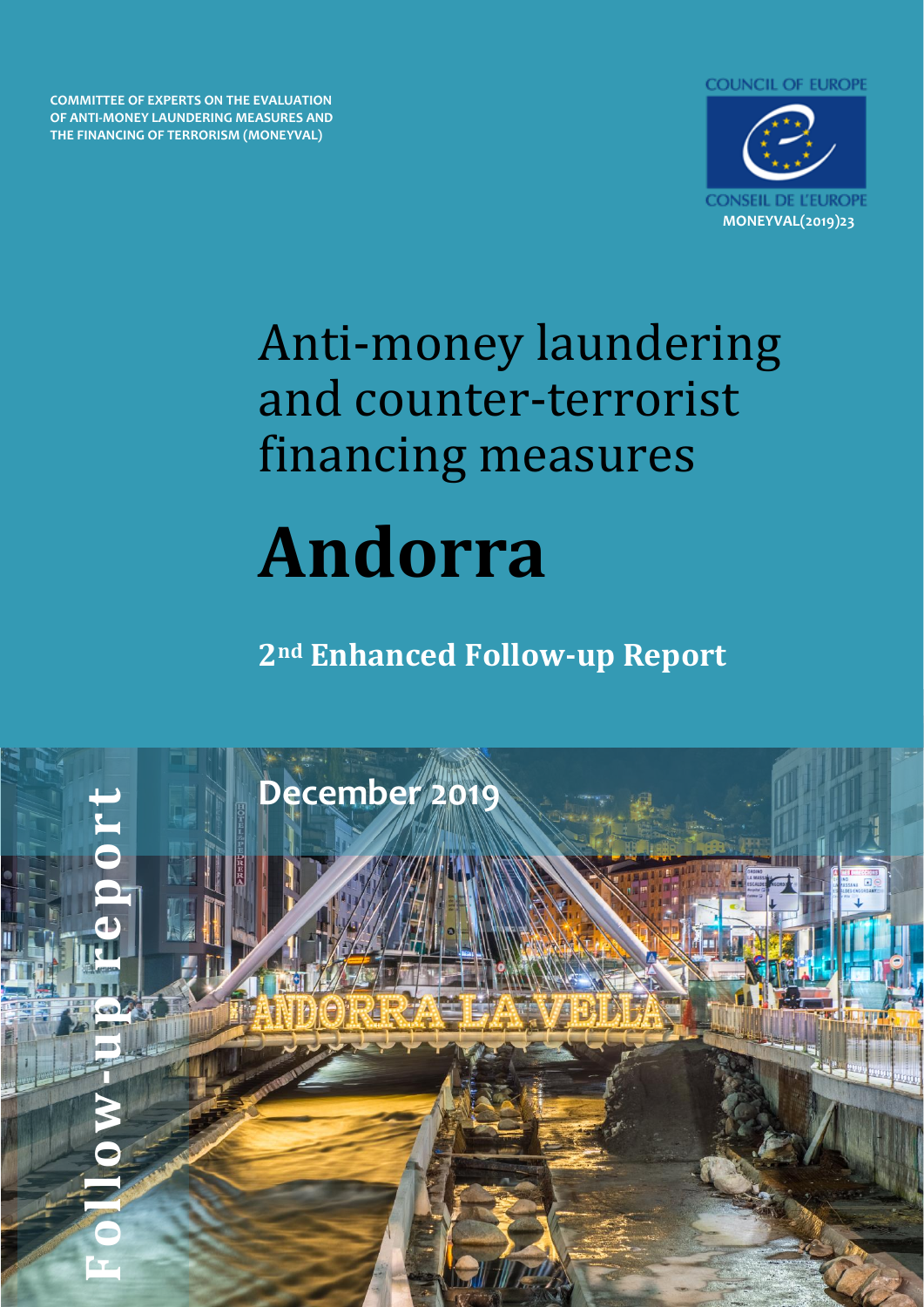All rights reserved. Reproduction is authorised, provided the source is acknowledged, save where otherwise stated. For any use for commercial purposes, no part of this publication may be translated, reproduced or transmitted, in any form or by any means, electronic (CD-Rom, Internet, etc.) or mechanical, including photocopying, recording or any information storage or retrieval system without prior permission in writing from the MONEYVAL Secretariat, Directorate General of Human Rights and Rule of Law, Council of Europe (F-67075 Strasbourg or [moneyval@coe.int\)](mailto:moneyval@coe.int)

**The Committee of Experts on the Evaluation of Anti-Money Laundering Measures and the Financing of Terrorism** - **MONEYVAL** is a permanent monitoring body of the Council of Europe entrusted with the task of assessing compliance with the principal international standards to counter money laundering and the financing of terrorism and the effectiveness of their implementation, as well as with the task of making recommendations to national authorities in respect of necessary improvements to their systems. Through a dynamic process of mutual evaluations, peer review and regular follow-up of its reports, MONEYVAL aims to improve the capacities of national authorities to fight money laundering and the financing of terrorism more effectively.

The 2nd Enhanced Follow-up Report on Andorra was adopted by the MONEYVAL Committee at its 59th Plenary Session (Strasbourg, 3 – 6 December 2019).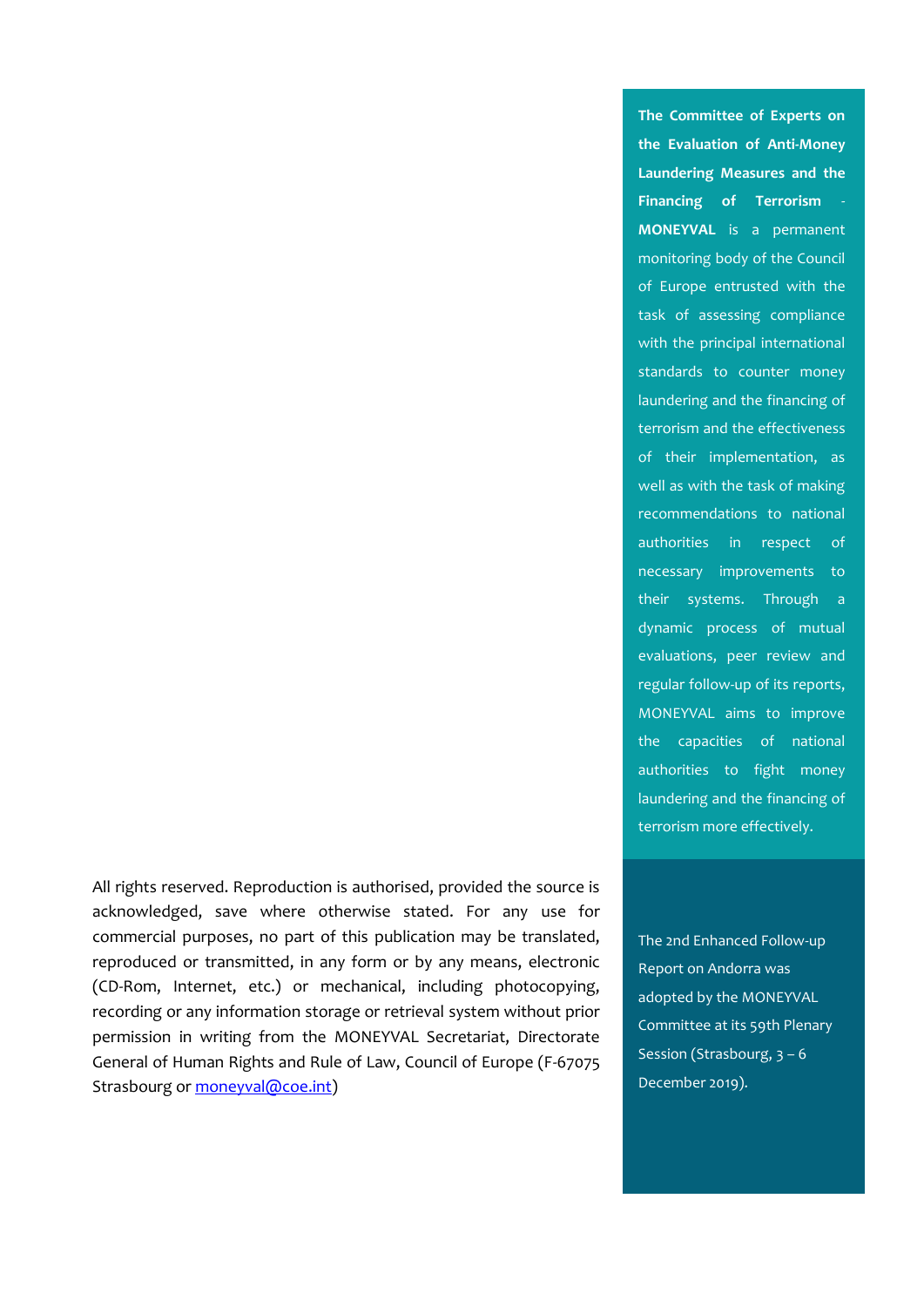## **CONTENTS**

| 3.1. Progress to address technical compliance deficiencies identified in the MER4<br>3.2. Progress on Recommendations which have changed since adoption of the MER11 |  |
|----------------------------------------------------------------------------------------------------------------------------------------------------------------------|--|
|                                                                                                                                                                      |  |
|                                                                                                                                                                      |  |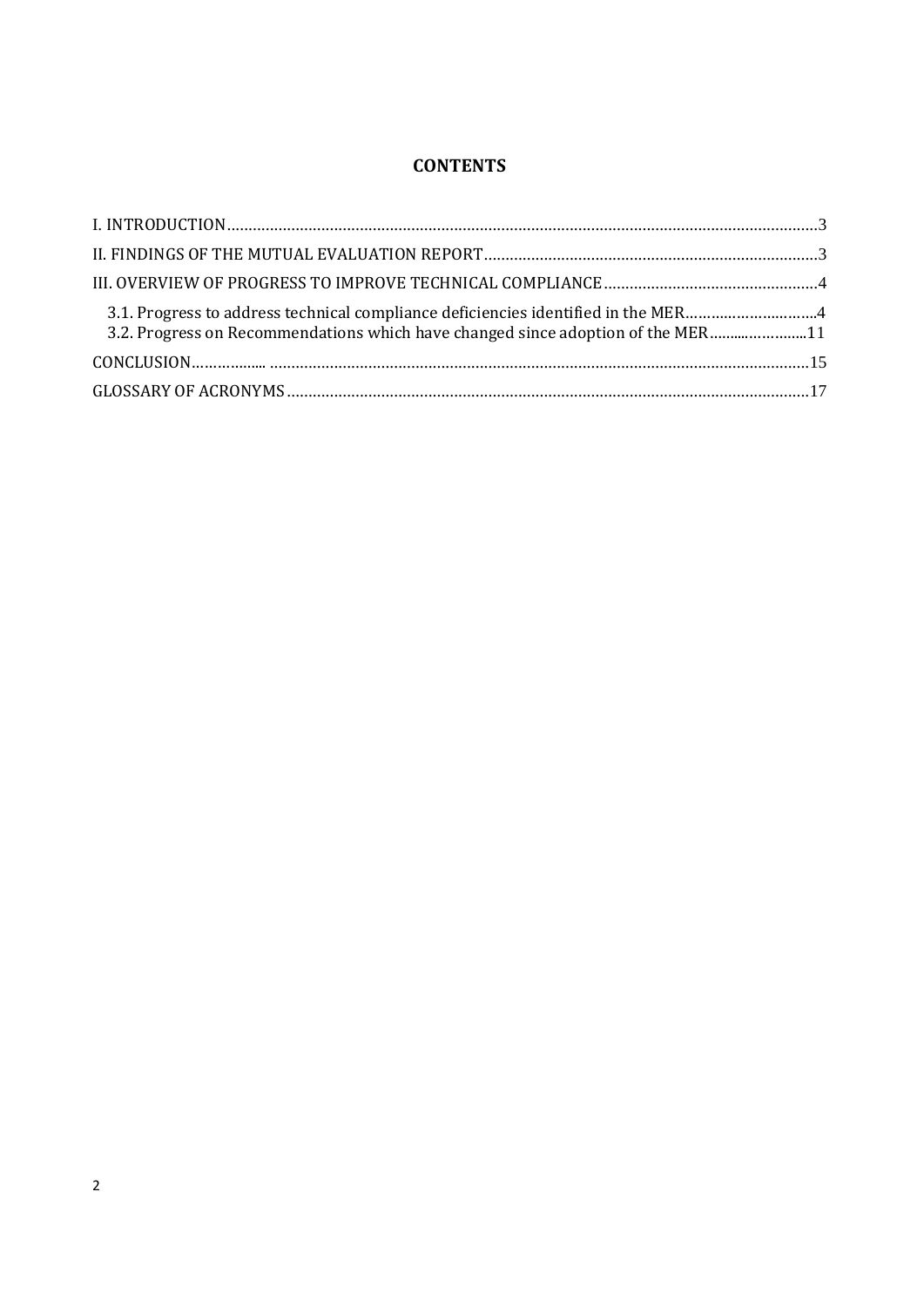# *Andorra: 2nd Enhanced Follow-up Report*

#### <span id="page-3-0"></span>**I. INTRODUCTION**

2. The mutual evaluation report (MER) of Andorra was adopted in September 2017. The report analyses the progress of Andorra in addressing the technical compliance (TC) deficiencies identified in its MER. Re-ratings are given where sufficient progress has been made. This report also analyses progress made in implementing new requirements relating to FATF Recommendations which have changed since the Andorra's 1st enhanced follow-up report was adopted: Recommendation 2. Overall, the expectation is that countries will have addressed most if not all TC deficiencies by the end of the third year from the adoption of their MER. This report does not address what progress Andorra has made to improve its effectiveness. A later follow-up assessment will analyse progress on improving effectiveness which may result in re-ratings of Immediate Outcomes at that time.

#### **II. FINDINGS OF THE MUTUAL EVALUATION REPORT**

3. The MER and the  $1<sup>st</sup>$  enhanced follow-up report rated Andorra as follows for technical compliance:

| R <sub>1</sub> | R <sub>2</sub> | R <sub>3</sub> | R4         | R <sub>5</sub> | R <sub>6</sub> | <b>R</b> 7      | R <sub>8</sub> | R9         | <b>R10</b> |
|----------------|----------------|----------------|------------|----------------|----------------|-----------------|----------------|------------|------------|
| LC             |                | LC             |            | LC             | LC             |                 | PC             | LC         | LC         |
| <b>R11</b>     | <b>R12</b>     | <b>R13</b>     | <b>R14</b> | <b>R15</b>     | <b>R</b> 16    | R <sub>17</sub> | <b>R18</b>     | <b>R19</b> | <b>R20</b> |
| C              | LC             | LC             | LC         |                | LC             | LC              | LC             |            |            |
| <b>R21</b>     | <b>R22</b>     | <b>R23</b>     | <b>R24</b> | <b>R25</b>     | <b>R26</b>     | <b>R27</b>      | <b>R28</b>     | <b>R29</b> | <b>R30</b> |
| C              | LC             | LC             | LC         | PC             | PC             | LC              | PC             | LC         |            |
| <b>R31</b>     | <b>R32</b>     | <b>R33</b>     | <b>R34</b> | <b>R35</b>     | <b>R36</b>     | <b>R37</b>      | <b>R38</b>     | <b>R39</b> | <b>R40</b> |
| PC             |                | LC             | LC         | LC             | PC             | LC              | LC             | LC         | LC         |

**Table 1. Technical compliance ratings, December 2019**

*Note:* There are four possible levels of technical compliance: compliant (C), largely compliant (LC), partially compliant (PC), and non-compliant (NC).

*Source*: Andorra Mutual Evaluation Report, September 2017, [https://rm.coe.int/andorra-fifth-round-mutual-evaluation](https://rm.coe.int/andorra-fifth-round-mutual-evaluation-report/168076613e)[report/168076613e.](https://rm.coe.int/andorra-fifth-round-mutual-evaluation-report/168076613e) Andorra 1st Enhanced Follow-up Report, December 2018, [https://rm.coe.int/committee-of-experts](https://rm.coe.int/committee-of-experts-on-the-evaluation-of-anti-money-laundering-measur/168092dd03)[on-the-evaluation-of-anti-money-laundering-measur/168092dd03.](https://rm.coe.int/committee-of-experts-on-the-evaluation-of-anti-money-laundering-measur/168092dd03)

4. Given the results of the MER, Andorra was placed in enhanced follow-up1. The first enhanced follow-up report submitted by Andorra was discussed at the 57th Plenary meeting in December 2018. The Plenary invited Andorra to submit a second enhanced follow-up report for the 59th MONEYVAL Plenary in December 2019.

5. The assessment of Andorra's request for technical compliance re-ratings and the preparation of this report were undertaken by the following Rapporteur teams (together with the MONEYVAL Secretariat):

• France

<sup>1</sup> Regular follow-up is the default monitoring mechanism for all countries. Enhanced follow-up involves a more intensive process of follow-up. This is intended to be a targeted but more comprehensive report on the countries/territories' progress, with the main focus being on areas in which there have been changes, high risk areas identified in the MER or subsequently and on the priority areas for action.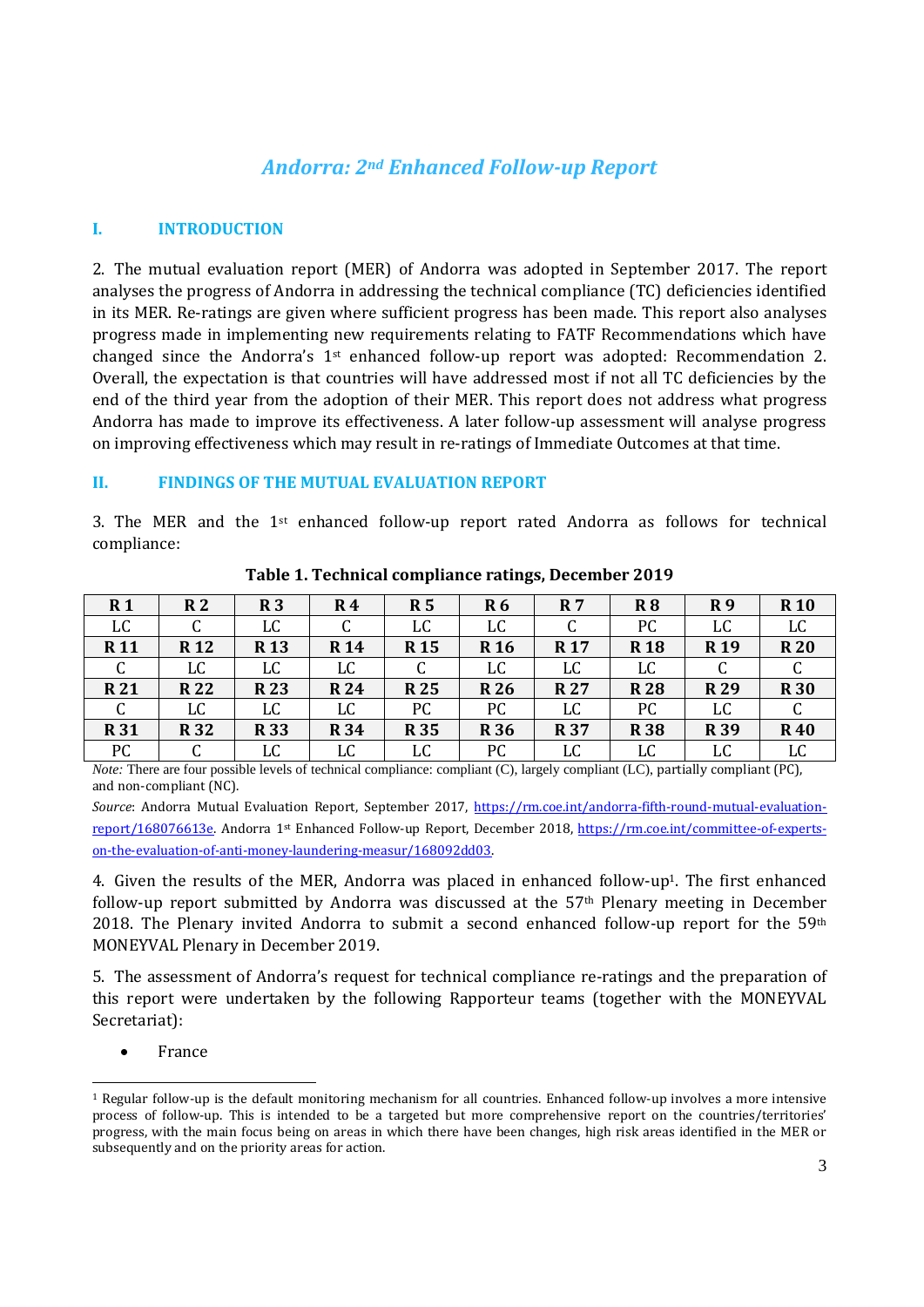#### • Romania

6. Section III of this report summarises Andorra's progress made in improving technical compliance. Section IV sets out the conclusion and a table showing which Recommendations have been re-rated.

#### **III. OVERVIEW OF PROGRESS TO IMPROVE TECHNICAL COMPLIANCE**

7. This section summarises the progress made by Andorra to improve its technical compliance by:

a) Addressing the technical compliance deficiencies identified in the MER, and

b) Implementing new requirements where the FATF Recommendations have changed since the MER was adopted, considering the progress made, at the 1st enhanced follow-up report (R.2).

## **3.1. Progress to address technical compliance deficiencies identified in the MER**

8. Andorra has made progress to address the technical compliance deficiencies identified in the MER. As a result of this progress, Andorra has been re-rated on Recommendations 25, 26 and 28.

#### *Recommendation 8 (Originally rated PC – no re-rating)*

9. In its 5th round MER, Andorra was rated PC with R.8, based on a number of deficiencies. Andorra conducted a review of the NPO sector in December 2016 within the framework of the NRA. However, the NPO sector risk assessment appeared to place overreliance on the findings of the 2014 FATF typology report "Risk of terrorist abuse in NPOs", with little evidence that other sources of information to identify NPOs likely to be at risk of FT abuse were used. Andorra's legal framework set out various provisions to promote transparency and integrity in the management of associations and foundations, but they were not specifically designed to protect the NPO sector against terrorist financing abuse. Neither specific typologies of FT through NPOs nor specific educational programmes had been undertaken to raise and deepen awareness among NPOs about the potential vulnerabilities to FT abuse and FT risks. No specific work with NPOs to develop and refine best practices to address FT risks and vulnerabilities had been undertaken. No specific measures were taken to encourage NPOs to use regulated financial channels. No steps were taken to promote effective supervision and monitoring of NPOs at risk of FT abuse. There was no mandatory monitoring (nor an independent audit system) for associations. In addition, only NPOs receiving public subsidies had a reporting obligation to the authority that awarded subsidies regarding the use made thereof and could be audited by the Court of Auditors. The monitoring of foundations did not encompass risk-based measures applied and was not directly related to compliance with the requirements of R.8. No mechanisms existed in Andorra to promote co-operation, co-ordination and information sharing between all levels of authorities or organisations that had relevant information on NPOs. Finally. given that Andorra had never dealt with a case of FT involving NPOs and the lack of specific training on FT issues, it was not clear whether the LEAs had sufficient expertise and capability to examine NPOs suspected to be at risk of FT abuse.

10. **C.8.1 -** Andorra is planning to identify the subset of NPOs vulnerable to FT abuse as a part of the NRA (by the end of 2019 or the beginning of 2020). In addition, it has initiated amendments to the AML/CFT Law aimed at aligning the NPO definition with the FATF standards, and strengthening requirements applied to the at-risk NPOs. The deficiency remains until the process is concluded.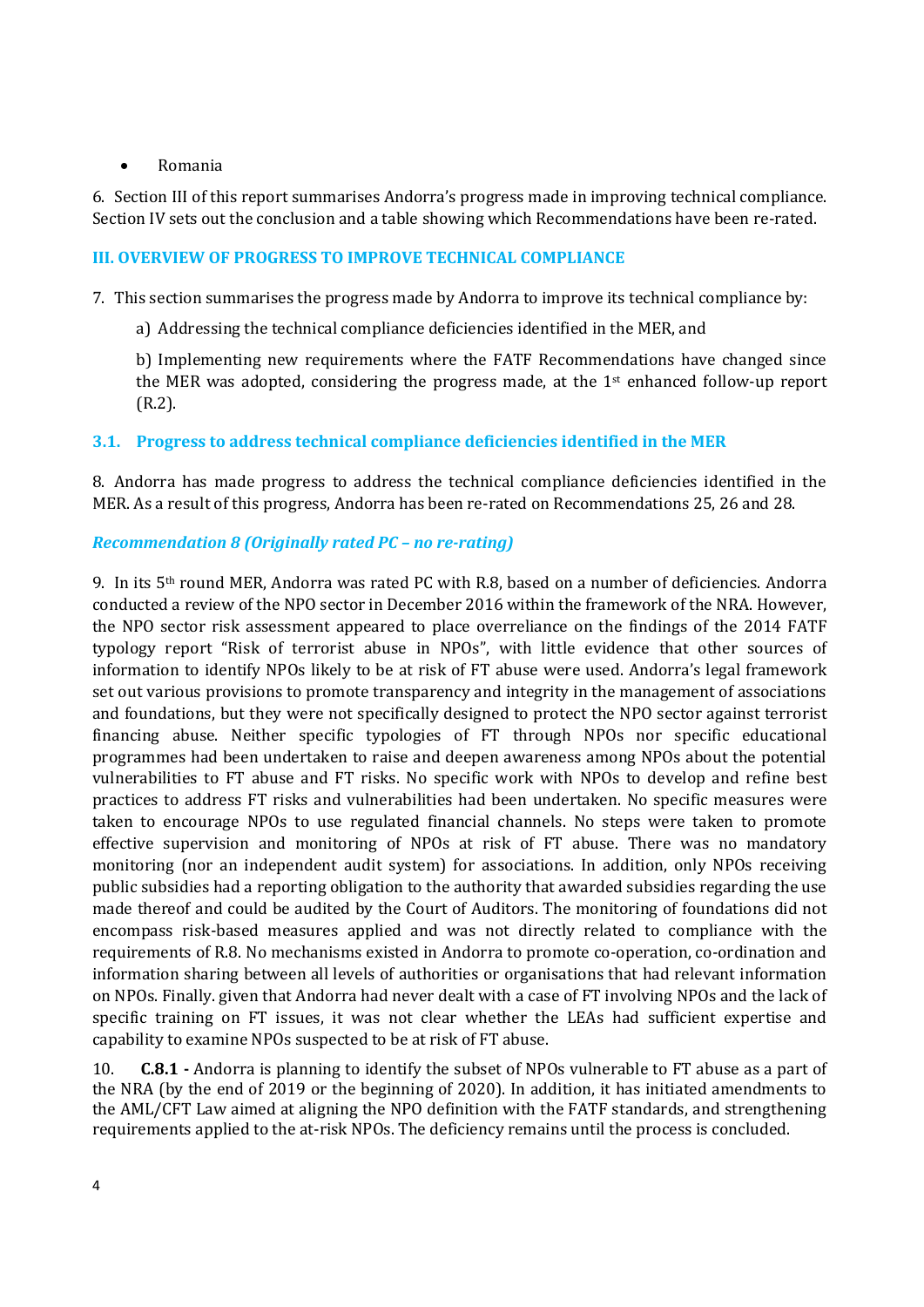11. **C.8.2 -** Andorra has taken several measures to increase the level of compliance with c.8.2. However, major deficiencies still remain (in particular in relation to the absence of clear policies to promote integrity and public confidence in the management of NPOs).

(a) In order to promote accountability, integrity and public confidence of NPOs, amendments to the AML/CFT Law were adopted (Law 14/2017, in force since July 2017). In particular, boards of directors (including personnel with management responsibilities) of associations, foundations and other NPOs should ensure that NPOs are not abused to transfer funds or resources to persons or entities related to terrorist groups or organisations. In accordance with these amendments to the AML/CFT Law, associations, foundations and other NPOs are required to keep records of the identity of all persons that receive funds from the association for ten years. Additionally, pursuant to the third and fourth final provisions of the AML/CFT Law that amend the laws of associations and foundations, these organisations have to keep a register of members, a register of beneficial owners, a minutes book, an inventory book and the relevant accounting books, in accordance with their activities. All these steps could be considered as measures to promote accountability. The Decree of 5 September 2018, approving the Regulation on the register and access to the information related to beneficial ownership on the legal entities' register, establishes the obligation for all legal entities (including associations and foundations) to submit the information on their beneficial ownership to the corresponding registers. Nevertheless, it appears that Andorra has not taken any steps to promote integrity and public confidence of NPOs.

(b) Andorra took certain steps to raise and deepen the awareness among NPOs, and the donor community about the potential vulnerabilities of NPOs to FT abuse and FT risks. This includes issuing a best practice document by the FIU of Andorra (UIFAND) that was published on its website. Andorra updated a FT typologies and red flags document in December 2018 and made it publicly available. In general, in can be concluded that Andorra provided only limited outreach to the NPO sector and no specific educational programmes were provided so far.

(c) Andorra has issued the *Informative Note* addressed to the NPO sector that provides for a nonbinding recommendation for NPOs. In particular, under sub-title "*Knowledge of the risk of the NPO's activity*", the NPOs are encouraged to increase their awareness of risks, threats, vulnerabilities and mitigation techniques. However, this is not fully in line with the requirement of criterion 8.2(c) as there are no references or examples of best practices.

12. **C.8.3 -** As noted under c.8.1(a), Andorra did not identify a subset of NPOs vulnerable to FT risk. Consequently, no risk-based approach to supervision and monitoring of NPOs is yet being applied. In addition, Andorra has not taken any steps to demonstrate that measures foreseen in para. 6(b) of the INR.8 apply to NPOs which are at risk of FT abuse.

13. **C.8.4 –** Andorra demonstrated no progress with respect to the deficiency as identified in the MER.

14. **C.8.5 –** Andorra demonstrated sufficient progress to meet the requirements of the sub-criteria c.8.5 (a) and (b).

(a) Andorra has amended the laws that establish the necessary mechanisms to cooperate, coordinate and share information between all levels of authorities or organisations that have relevant information on NPOs. One of the mechanisms to cooperate and coordinate is the Permanent committee on the Prevention of ML/FT (PC). According to the article 63(1) of the AML/CFT Law, representative of the Register of Associations and the Register of Foundations have to attend the PC meeting when NPO's relevant topics are discussed. With respect to the exchange of information, the UIFAND is empowered to request and receive the necessary information to fulfil its functions.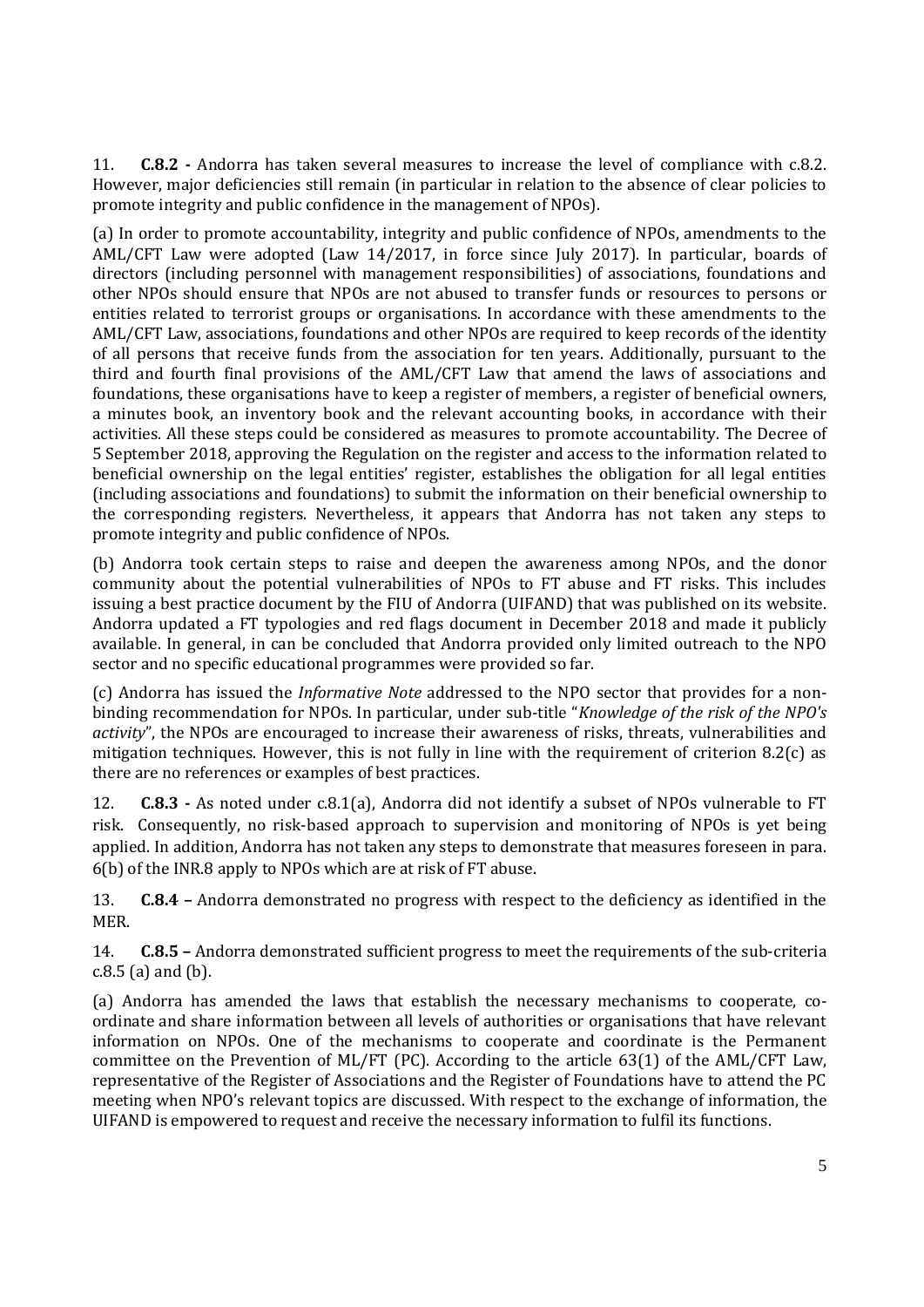(b) Since the adoption of the 1 $st$  FUR, the LEAs took part in three trainings on FT matters that were also covering the abuse of NPOs. Andorran authorities reported that those trainings were attended by the representatives of the General Prosecutor Office, judicial authorities, Police Department and the UIFAND.

15. In light of the above, deficiencies remain which are not just of a minor nature. **Therefore, the rating for R.8 remains partially compliant**.

#### *Recommendation 25 (Originally rated PC – re-rated as LC)*

16. In its 5th round MER, Andorra was rated PC with R.25, based on the following deficiencies**:**

17. **C.25.1** (sub-criterion (c)). A person acting in a professional or business capacity as a trustee of a foreign law trust would be an obliged person under the AML/CFT Act and subject to its requirements on CDD and record-keeping. However, deficiencies identified under c.10.11 (where some deficiencies had been identified in the legal provisions regarding identification of the settlor, protector (if any) and beneficiaries) were considered to have a negative impact on the accuracy and completeness of the information which is held and applied to R.22.

18. The deficiencies in relation to c.10.11 and c.22.2 have meanwhile been remedied (see the  $1<sup>st</sup>$ enhanced follow-up report). As a consequence, criterion 25.1 is re-rated as met.

19. **C.25.2** - The factors underlying c.10.7 (and c.22.1) and deficiencies highlighted thereunder had an impact on the level of compliance with c.25.2. The requirement to keep information on the trust (and parties to it) up to date did also not extend to the holding of basic information on regulated agents of (and service providers to) the trust.

20. **C.10.7** is now met (following the amendments to the AML/CFT law, see the 1<sup>st</sup> enhanced follow-up report). Trusts, companies, associations, foundations or similar structures are considered as obliged entities under the AML/CFT Law and would therefore be required to keep information on the trust. Article 9(1) of the AML/CFT Law requires obliged entities to adopt measures to ensure that the documents, data or information held are kept up-to-date and are appropriate, verifying the existing documentation, especially for high-risk customers. However, minor shortcomings still remain, as the definition of trust and company service providers in the Article 3(4) of the AML/CFT Law is still narrower than required by the standard (c.22.1 (e)). Andorra is in the process of amending the AML/CFT Law to apply the requirements of c.22.1 (e)). However, these amendments are not in force yet. In light of the above, c.25.2 is re-rated as mostly met.

21. **C.25.3** – The MER noted that there was no obligation in place for the trustees to declare their status to a FI or other DNFBP if they are acting in that capacity professionally or non-professionally.

22. The obligation on the trustees to declare their status to a FI or other DNFBP if they are acting in that capacity professionally or non-professionally is now established in Article 14 of the Regulation of the Register of Trust Service Providers and Similar Legal Instruments (in force since February 2019). Article 16 of that Regulation establishes the sanctioning regime for non-compliance with any of its provisions. Andorra now meets c.25.3.

23. **C.25.4** - The former AML/CFT Act included provisions relating to client secrecy. There were no provisions in the Act allowing a trustee to provide information on a trust to FIs or DNFBPs, as the duty of secrecy applied. The effect of this was that the trustees were prevented from providing information where it was not possible to do so by mutual agreement.

24. The analysis of the  $1<sup>st</sup>$  enhanced follow-up report concluded that this shortcoming had been remedied. Following amendments to the AML/CFT Law, the latter no longer contains provisions requiring directors, managers and employees of reporting entities to maintain client secrecy.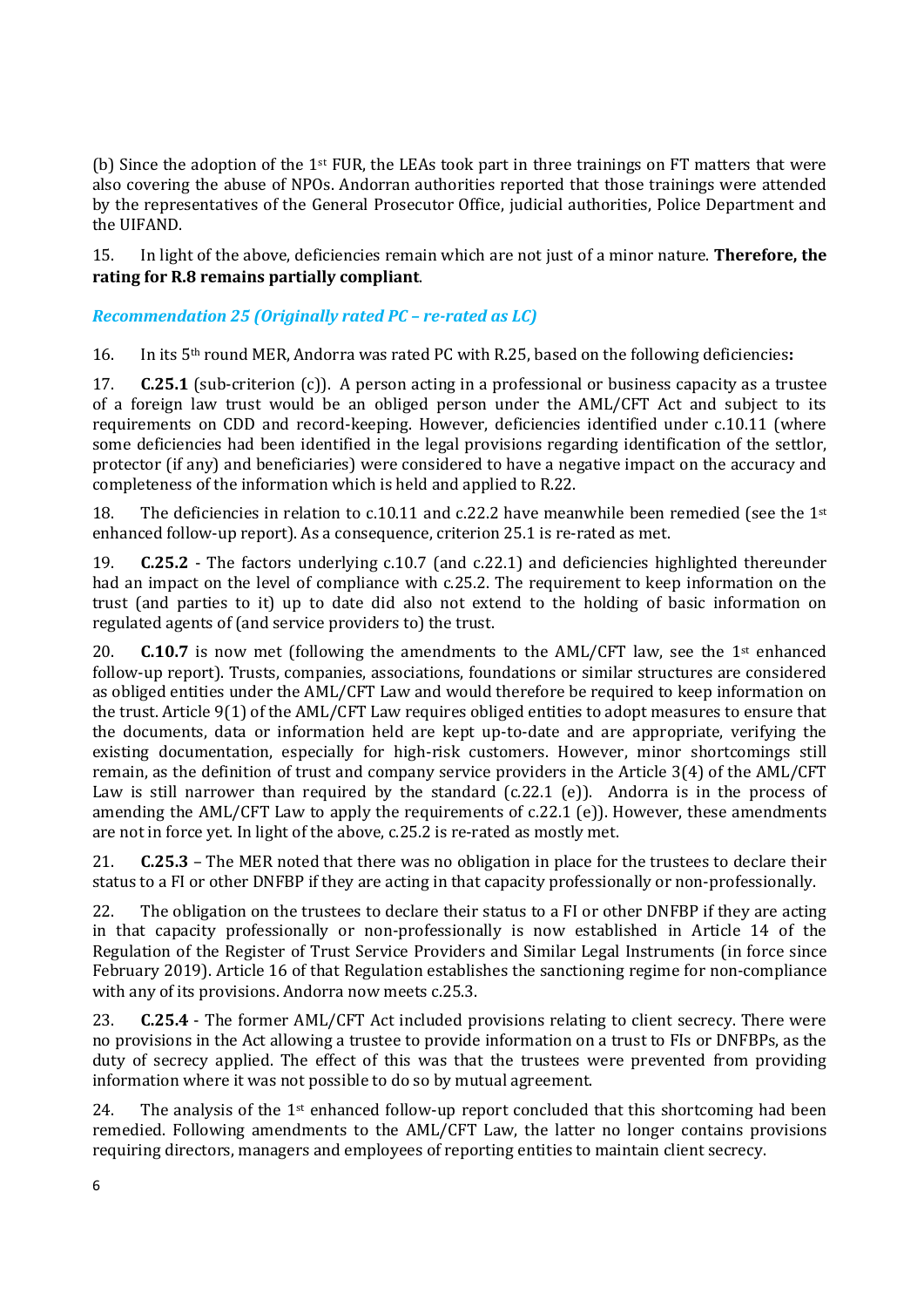25. **C.25.5** – The MER states that the legislation did not permit LEAs to set deadlines for information to be provided by reporting entities, thereby potentially impacting the timeliness of the provision of information (this issue was also discussed under c.31.3 in the MER).

26. In response to this, the authorities advised that in practice deadlines could be established, but there is still no clear legal provision on this matter. Given that the response of the authorities is more of an effectiveness issue, it cannot be considered that this technical shortcoming has yet been rectified.

27. **C.25.6** – Criterion 25.6 is rated in the MER as mostly met due to the shortcomings identified under c.27.3, R.37 and R.40 which have an impact on the international cooperation arrangements and UIFAND's ability to request information. Other than the tax authorities, it is not evident that any Andorran authorities would hold information about foreign law trusts administered in Andorra.

28. Access to the Register of Trust Service Providers and Similar Legal Instruments has now been granted to all competent authorities. As per Article 12 of the Regulation of the Register of Trust Service Providers and Similar Legal Instruments, all competent authorities (the tax administration, the Ministry of Finance, the UIFAND, the legal authorities, the Public Prosecutor and any other competent authority) can access the information held in the Register.

29. The shortcomings identified at c.27.3 have been remedied. In accordance with Article 55(2) of the AML/CFT Law, the UIFAND is granted appropriate powers to monitor AML/CFT compliance and request any information or documents from the supervised entities in the exercise of its functions. Minor shortcomings under R.37 and R.40 have been remedied (tobacco smuggling, and tax evasion have been criminalised as predicate offences). C.25.6 re-rated as met.

30. **C.25.7** - Another shortcoming noted in the MER was the fact that there were no sanctions in place for a person resident in Andorra acting as a trustee in a non-professional capacity, although a person acting as a professional trustee of a foreign trust is subject to sufficiently proportionate and dissuasive sanctions for failing to comply with CDD and record-keeping requirements. However, no amendments were introduced in the legislation to address this deficiency. The amendments to the AML/CFT Law to include non-professional trustees into the list of reporting entities making them accountable for AML/CFT breaches have not yet entered into force. The criterion remains partly met.

31. **Andorra has addressed some of the most important deficiencies noted in the MER, including** C.25.1, C.25.3, C.25.6 (re-rated as met); C.25.4 has been re-rated as met (as per analysis of 1st enhanced Follow up report); C.25.2 (re-rated as mostly met); C.25.5 and C.25.7 remain partly met. **On that basis, R.25 is re-rated as largely compliant.**

## *Recommendation 26 (Originally rated PC – re-rated as LC)*

32. In its 5th round MER, Andorra was rated PC with R.26 based on the following deficiencies**:**

- 33. **C.26.1-** The MER noted the following minor deficiencies under c.26.1:
- (1) There was no authority designated for registration/licensing and supervision of the two foreign post offices.
- $(2)$  Article 41 of the AML/CFT Act defined financial parties which are under an obligation to comply with the AML/CFT Act. These conformed to the FATF's definition of a FI with the exception of: (i) an exemption for reinsurance, a sector that does not exist in Andorra; and (3) The exclusion of some prescribed activities that were not provided to third parties. Whilst an exemption for own account activities was consistent with the FATF requirements, an exempted entity could still be conducting, as a business, investment or non-bank credit activities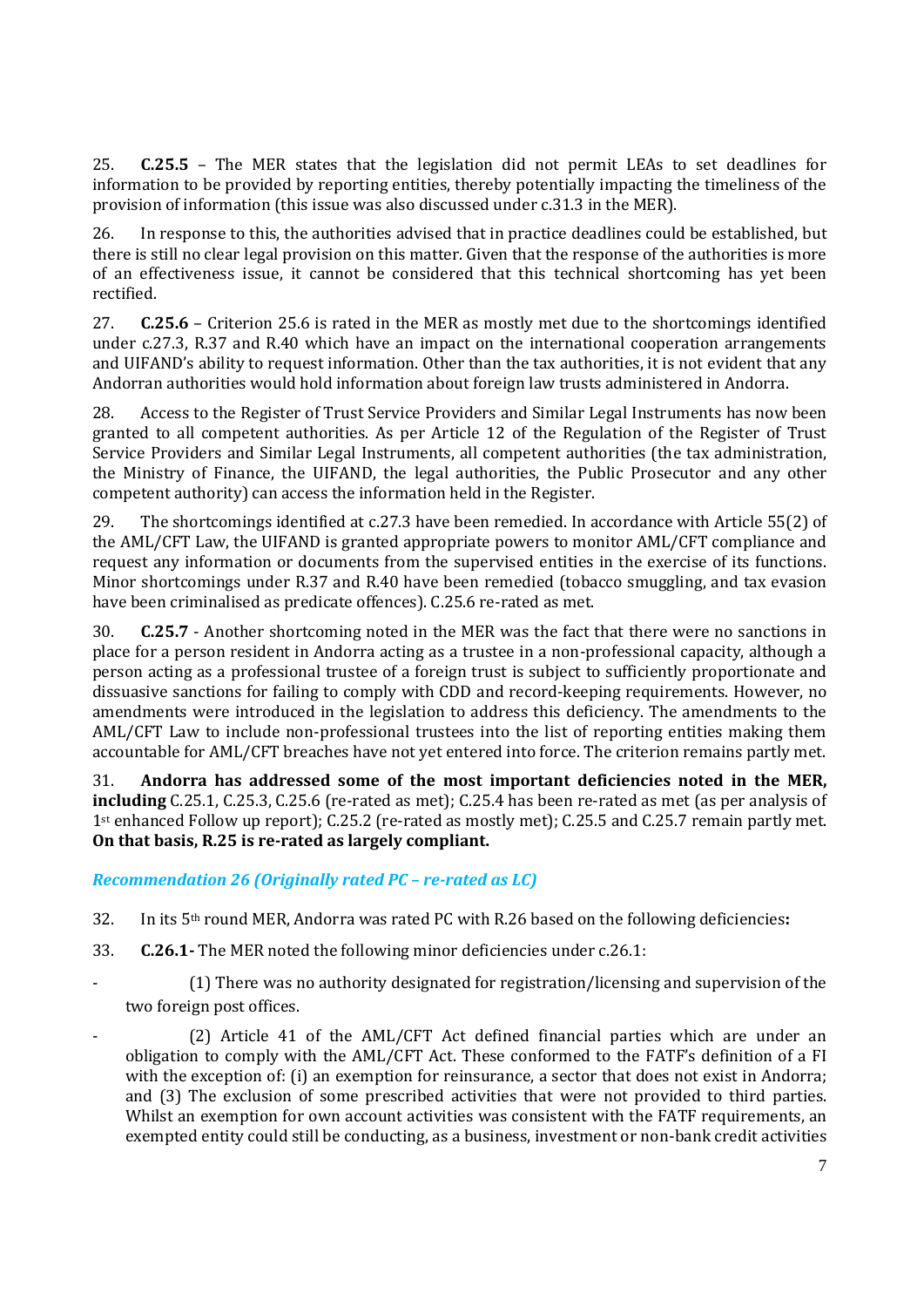for its shareholders or group if it was in receipt of a fee or some form of remuneration or benefit for acting. Consequently, it would be considered a FI within the FATF definition but not subject to supervision under c.26.1.

- 34. Andorran authorities took the following actions to remedy deficiencies:
- (1) As per Article 2.1(e) of the AML/CFT Law, the UIFAND is responsible for AML/CFT supervision of two foreign post offices. According to Article  $4(1)(f)$  of the Law on Payment Services and Electronic Money (8/2018), the two foreign post offices are authorised to provide payment services.
- (2) The AML/CFT Law has been amended to include reinsurance companies into the list of obliged entities subject to AML/CFT requirements (Article 2(1)(b)).
- (3) As noted in the MER, an exemption for own account activities is consistent with the FATF requirements. In addition, certain provisions in the laws governing activities of financial sector might be seen as additional safeguards: e.g. the provision of financial services without the corresponding administrative authorisation and registration constitutes a very serious infringement under Article 15 of the Law regulating the Financial System's Disciplinary Regime.
- 35. On the basis of the above, C.26.1 is re-rated as met.
- 36. **C.26.2 –** The MER noted the following minor deficiencies under c.26.2:

(1) MVTS were offered by one of the two foreign post offices and postal account services were offered by the second one. Neither post office was licensed or in any way authorised or registered in Andorra to provide financial services.

(2) There was no provision in Law 7/2013 requiring a director (either a corporate or individual) or manager of a bank to be resident in Andorra to ensure that there is effective management of the bank (and so a "physical presence" as defined by the FATF).

- 37. Andorra took the following actions to remedy deficiencies:
- (1) Two foreign post offices have been granted the right to provide payment services. While they are exempted from the authorisation process, they are bound to be registered (see Article 4(1)(f) and 7(c) of the Law 8/2018).
- (2) Banks are required to establish the administration and effective management on Andorran territory (see Article 11 of the Law on the legal regime of the operative entities of the Andorran financial system and other provisions regulating the exercise of financial activities in the Principality of Andorra).
- 38. **C.26.2** re-rated as met.

39. **C.26.3** – The following shortcomings were identified in the MER that resulted in a partly met rating:

(1) There was no express "business or professional repute" criterion applying to individuals occupying shareholder roles set out in the laws or published documents.

(2) It was not clear whether an application could always be rejected in the circumstances set out at c.26.3.

(3) Supervisors did not have a direct power to: (i) remove a particular shareholder or to freeze a particular shareholder's rights; or (ii) permanently remove a director or senior manager from their post (except in the case of a bank).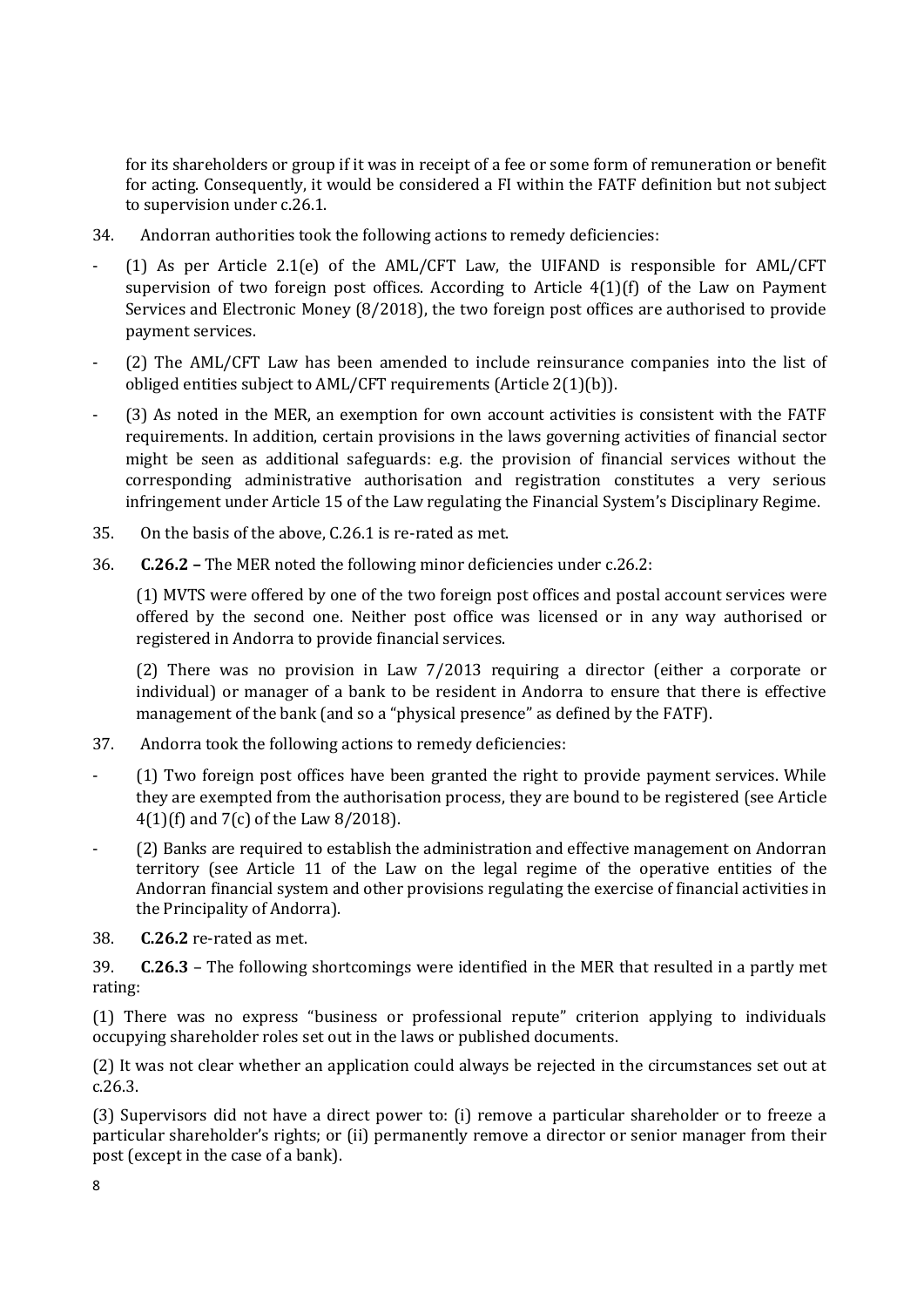40. Andorra has taken the following steps to remedy deficiencies:

(1) The business and professional repute criteria can be found in a published document ("*The Businesses and Professional Integrity Form"*). The fit and proper criteria include, among others, information on professional experience, education and non-conviction. In addition, the form requires an applicant to provide a certificate(s) of criminal record issued in the Principality of Andorra and certificate(s) of criminal record issued in foreign countries.

(2) The criteria for rejection are set out in the following articles: (i) Article 27 of the Law 8/2013 (amended by the *Law 17/2019)* grants the power for the Andorran Financial Authority (AFA, previously - INAF) to reject an application if the documentation is incomplete and where the applicant does not comply with the laws in force or may negatively affect the stability or the reputation of the Andorran financial system or the relevant entity, as well as the elements that constitute technical, economical or professional guarantees of the entity or its group, or any other assessment criterion; (ii) Article 17 of the Law 35/2010 stipulates that the AFA must refuse the authorisation if, considering the need to guarantee sound, prudent management by the entity operating within the financial system, the AFA is not satisfied with the suitability of the shareholders or partners who directly or indirectly own qualifying holdings. Following the steps taken, Andorra now has legal framework in place to reject an application in the circumstances set out at c.26.3. However, there remains a deficiency in that close associates of criminals occupying shareholding or management roles are not explicitly covered by legal and regulatory measures. The country reported that in practice the licencing checks carried out by the AFA include cooperation with national competent authorities (the FIU), foreign competent authorities, as well as verification checks using various databases (FIU database, private databases, open sources, etc.). These checks aim to reject not only criminals but also their associates from holding significant interest or management position.

(3) Article 12 of the Law 35/2018 on solvency, liquidity and the prudential supervision of banking entities and investment entities (fourth final provision; amendment to the Law regulating the financial system's disciplinary regime<sup>2</sup>) sets out precautionary measures which consist of restricting the field of action of entities operating in the financial system; prohibiting certain types of operations; ordering the provisional suspension of persons who, by holding administrative or general management positions, de jure or de facto, or being in charge of control functions in the entities appear as alleged responsible parties for very serious offences; suspending of voting rights attached to the shares of shareholders. Articles 15 and 16 of the Law regulating the financial system's disciplinary regime provides list of "serious" and "very serious" offences that also include non-compliance with the licencing requirements. Sanctions include: temporary or permanent ban on carrying out functions in entities operating in the financial system, financial holding companies and mixed financial holding companies, for members of the board of directors and the general management or any other natural or legal person considered responsible; suspension of voting rights of the shareholder or shareholders responsible for the offences and/or nullity of the votes cast or the possibility of nullifying them; a temporary restriction on the field of action of the entity operating in the financial system and/or the appointment of provisional administrators; withdrawal of the authorisation or licence of the entity operating in the financial system or a temporary or permanent prohibition on carrying out specific activities; temporary or permanent ban on providing payment services.

41. **C.26.3** is re-rated as mostly met.

42. **C.26.4** – The following deficiencies were identified in the MER which resulted in a partly met rating:

<sup>2</sup> Applicable to all types of financial institutions operating in Andorra.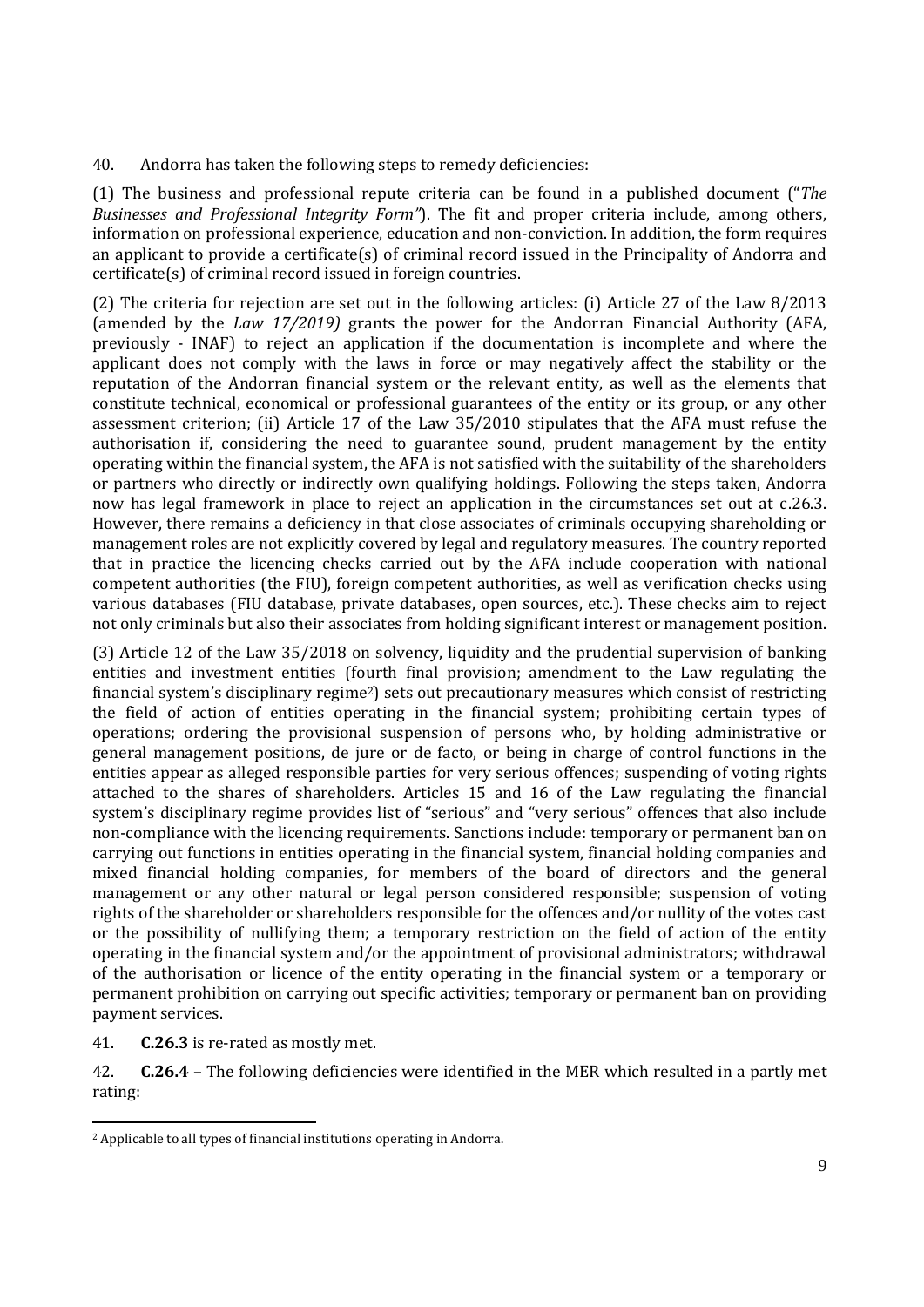(1) INAF was not able to take appropriate action to modify, reverse or otherwise address a change in control that had taken place without the necessary notification to, or approval from it (essential criterion 5 of Core Basel Principle 6);

(2) consolidated group supervision (combination of the INAF and the UIFAND) was quite limited (Basel principle 12).

(3) Two foreign post offices were not licenced to provide financial services.

(4) There were no relevant provisions in the Insurance Law regarding consolidated supervision by the Ministry of Finance.

(5) Not all relevant International Association of Insurance Supervisors (IAIS) Principles were applied.

(6) No information was provided on the methodology the UIFAND applied to take account of ML and FT risks in the postal sector.

43. On the basis of the response provided by the Andorran authorities, the following conclusions were drawn in relation to the aforementioned deficiencies under c.26.4:

(1) The AFA has been granted adequate rights to address a change in control that has taken place without the necessary notification and approval. According to the Article 15(d) and 15(g) of the Law regulating the Financial System's Disciplinary Regime, carrying out any unauthorised activities and actions constitutes a serious breach which can result in suspension of voting rights of the shareholders or invalidation of the votes (see Article 18(1)(f), 18(2)(f) of that law). For more information, please also see c.26.3.

(2) As per Article 3(4) of the Law on the Andorran National Institute of Finance 10/2013 (as amended on 17 July 2019), the AFA carries out consolidated group supervision. For more information, please also see c.26.6.

(3) Two foreign post offices are registered and authorised to provide payment services. For more information, please see c. 26.2.

(4) According to the amendments to the Law on the Andorran National Institute of Finance 10/2013 (amended by the Law 12/2018), AFA was appointed as the supervisory authority for the insurance and reinsurance entities. As per Article 3(4) of the Law on the Andorran National Institute of Finance 10/2013 (as amended on 17 July 2019), the AFA carries out consolidated group supervision.

(5) There is a good level of compliance with the IAIS Principles. The regulatory framework was strengthened by introducing amendments to the following laws: (i) Law 12/2017 on regulation and supervision of private insurance and reinsurance; (ii) Regulations developing Law 12/2017; (iii) Regulations of 27 December 2017 regarding insurance enterprises accounting; and (iv) Law 12/2018 amending Law 10/2013 on Andorran Finance Institute (now AFA). Regulatory framework is largely in line with the IAIS Principles. The assessment of the regulatory framework against the IAIS Principles was conducted by an independent external audit agency. The conclusions are as follows: Andorra is compliant with the Principles 1, 5-9, 18, 24; minor shortcomings identified in relation to compliance with the Principles 3, 4, 10; shortcomings in relation to compliance with the Principles 23 and 25 (coordination of supervisory arrangements for consolidated group wide supervision purposes) still remain. However, Andorra took actions to increase compliance with IAIS principles 23 and 25, in particular: (i) the article 13(2) of the Law 12/2017 establishes that AFA shall cooperate with other foreign insurance supervisors in order to exercise its functions; (ii) the AFA has recently (October 2019) joined the International Association of Insurance Supervisors.

(6) Supervisory arrangements discussed at c.26.5 and c.26.6 (see below) are equally applicable to post office supervision.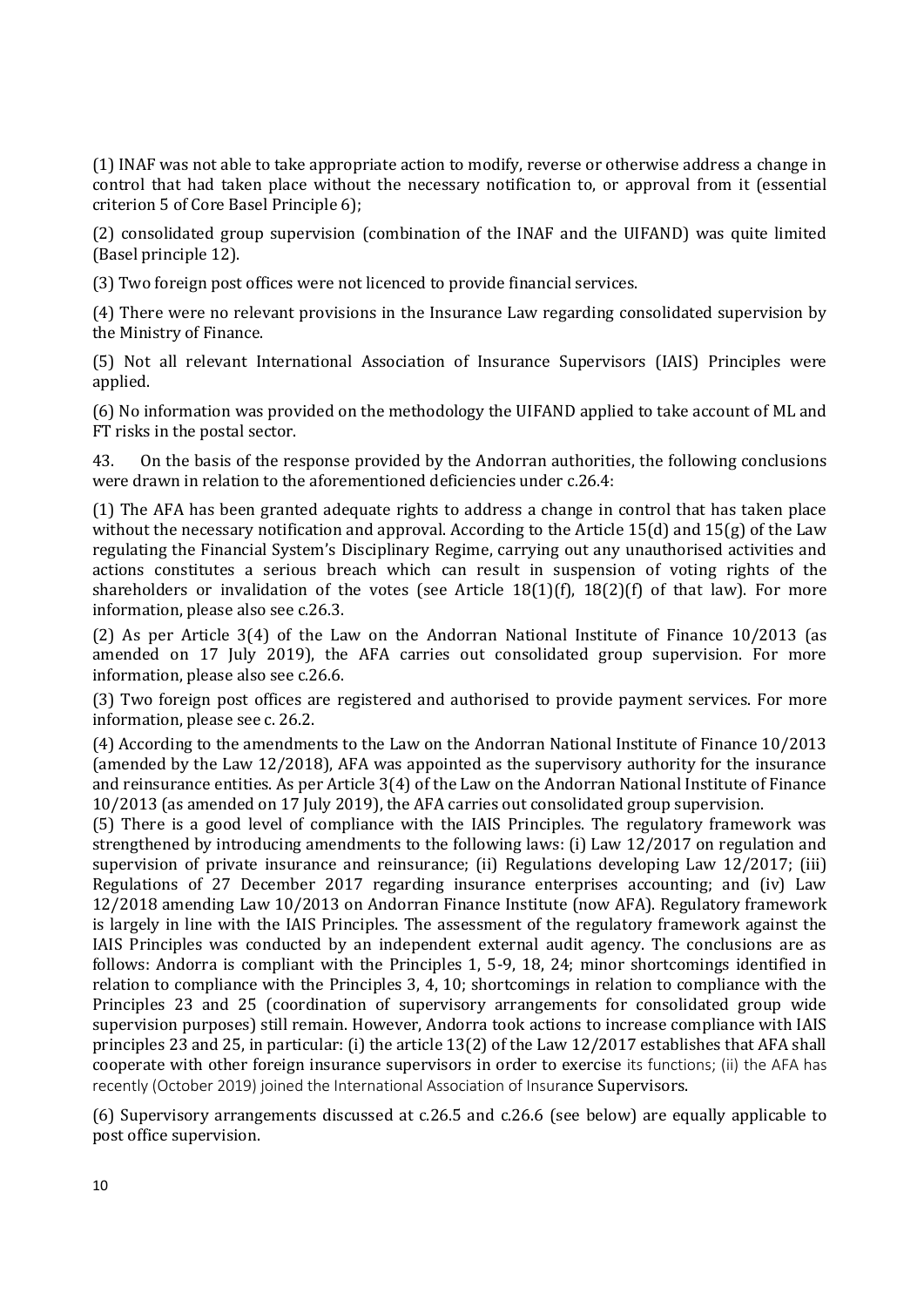On that basis, C.26.4 is now re-rated as mostly met.

44. **C.26.5** – The following deficiencies were identified in the MER that resulted in a partly met rating:

(1) Following Andorra's first NRA in December 2016, a number of action plans had been developed, but information on how these would influence the UIFAND's supervisory approach had not been provided.

(2) It was not clear what methodology was applied by the UIFAND to take the account of: (i) particular ML/FT risks in each FI (and group) (e.g. taking account of customer base and products and services offered); and (ii) the characteristics of FIs or groups, and consequently to determine the frequency and intensity of its on-site supervision.

45. Andorra has taken several actions to remedy supervision-related shortcomings, including amendments to the AML/CFT Law and development of a formal risk based supervisory model.

46. In accordance with Article 51(3) of the AML/CFT Law (14/2017), the UIFAND determines the frequency and intensity of supervisory actions on the basis of the risk profiles of supervised entities and ML/FT risks present in the country. When conducting its offsite and onsite supervision, the UIFAND takes into account all relevant information on the specific domestic and international risks associated with customers, products and services of the supervised entities. In addition, the *Manual of internal procedures of the supervision division of the UIFAND* has been approved in May 2019, which: (i) sets out general principles of the risk assessment (takes into account the following criteria: client, product/service, distribution channel, transaction and geographical risk); (ii) establishes frequency and intensity of future supervisory actions in accordance with the identified risks, (iii) provides the list of criteria that trigger the review of the risk profile of the supervised entity; and (iv) provides that the adequacy and suitability of the internal control environment and mitigating measure will be taken into account to calculate the residual risk exposure of the supervised entity once inherent risk is established. The UIFAND is currently in the process of designing a more in-depth risk scoring methodology and starting data collection exercise that would enable to risk assess the supervised entities. However, the manual does not specify how the characteristics of the group will be taken into account to determine the frequency and intensity of the UIFAND's supervisory actions.

47. The legislative and regulatory framework is now largely in line with c.26.5. Some further work is still on-going (i.e. a technical risk scoring model has not yet been finalised). However, this is an issue of effectiveness rather than technical compliance. C.26.5 re-rated as mostly met.

48. **C.26.6** – The MER notes that no information had been provided at the time of the onsite visit on what steps were taken by the UIFAND to re-assess the risk should the information be received indicating a major development in the management or operation of a FI or group. This resulted in a mostly met rating.

49. The authorities reported that the cooperation and information exchange framework between the UIFAND and the AFA (as prudential supervisor) has been established (a MoU is in place since 2012). AFA's supervisory model includes the following components of prudential requirements: capital, liquidity, operational risk, internal governance and risk management (including a review of AML/CFT audit reports), as well as on-going assessment of the fitness and propriety of qualified shareholders, board members and key function holders. Authorities reported that the UIFAND and the AFA have regular supervisory meetings to facilitate information exchange. They also cooperate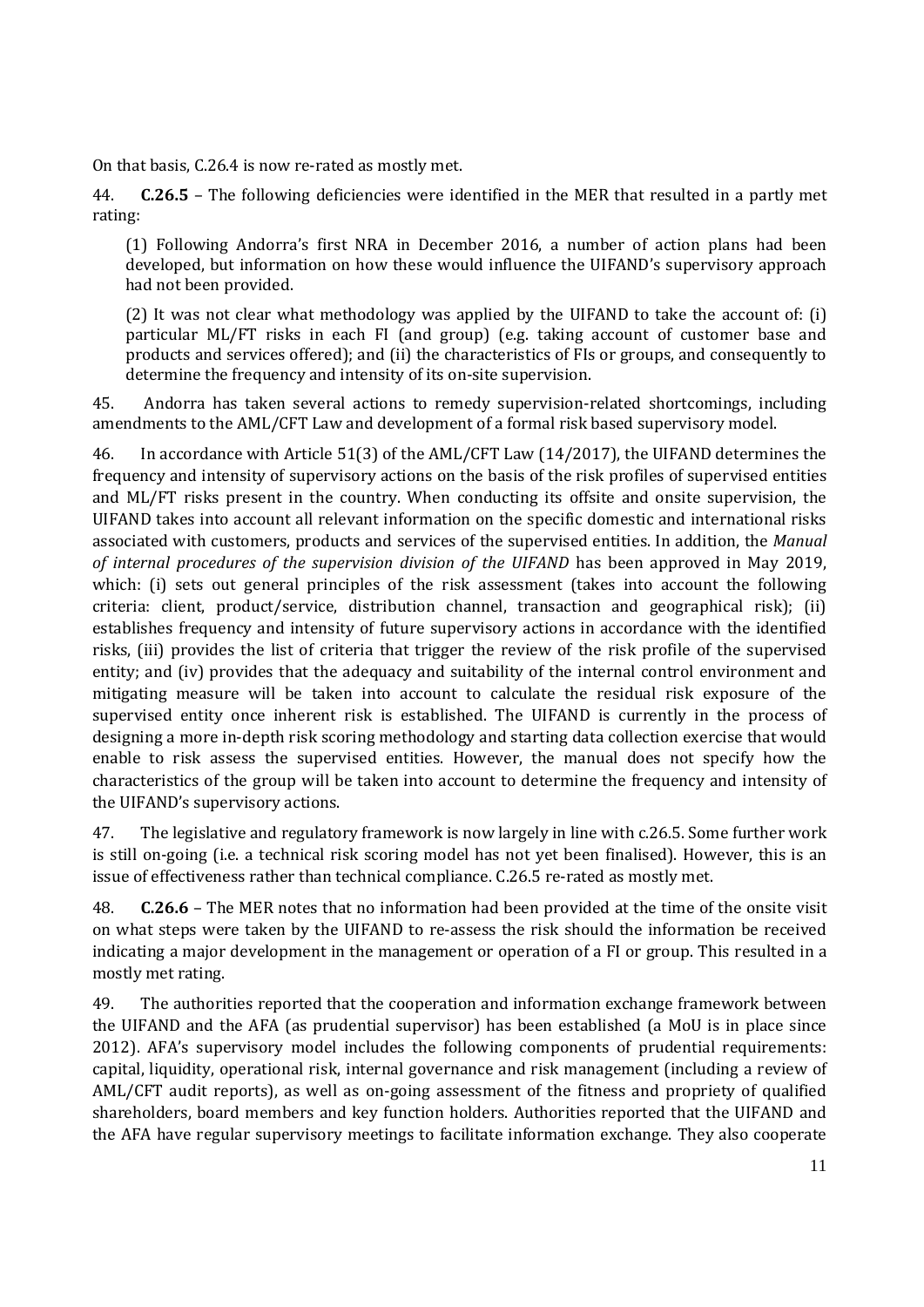during the licencing stage (assessment of fitness and propriety), share information on onsite inspections' findings and carry out joint inspections.

50. However, there are no explicit provisions in the UIFAND's supervisory manual to reassess the risks should the information received indicate a major development in the management or operation of the FI or group. The criterion c.26.5 remains mostly met.

51. Andorra has addressed a large number of deficiencies noted in the MER. The country meets c.26.1, c.26.2 and mostly meets c.26.3-c.26.6. **Therefore, R.26 is rated largely compliant.**

*Recommendation 28 (Originally rated PC – re-rated as LC)*

52. In its  $5<sup>th</sup>$  round MER, Andorra was rated PC with R.28 based on the following deficiencies.

53. **C.28.1** – This criterion was rated as partly met in the MER due to the fact that it was not clear whether the existence of a criminal record could be taken into account at the time of a casino application (and on a continuing basis), and there were no provisions within the Gambling Law defining: (i) beneficial ownership; (ii) what would be considered a significant or controlling interest; or (iii) what was meant by commercial and professional integrity (explaining whether it covered an individual's personal and business reputation and association with a criminal).

54. Andorran authorities clarified that, although there are no provisions within Gambling Law 37/2014 specifying beneficial ownership, in practice the definition of the beneficial owner that is set out in the Article 3(3) of the AML/CFT Law would apply3. Article 11 of Gambling Law 37/2014 establishes that, in order to obtain a casino licence, the applicant must establish an Andorran company. Consequently, casinos have to comply with the obligations set out in Article 21bis of the Companies Act, according to which all legal entities established in Andorra are required to provide information on their beneficial ownership to the Companies Register<sup>4</sup> under the terms specified in Article 3(3) of the AML/CFT Law.

55. Article 11(1) of Gambling Law 37/2014 establishes that the applicant must demonstrate commercial and professional integrity by demonstrating the absence of a conviction. Integrity requirements are applicable for the shareholders, board members, company attorney, managers/directors. Article 5 requires that the owner has to communicate every change in the ownership structure to the Gambling Authority and to the UIFAND. However, it is not clear whether the non-conviction records can be taken into account on a continuing basis. There are no provisions in Gambling Law 37/2014 that would cover association with the criminal.

56. In light of the above and taking into account that Andorra complies with the requirements of sub-criterions  $28.1(a)$  and  $28.1(c)$ , and the fact that the sector is not material (as there are no licenced casinos operating in Andorra), the criterion 28.1 re-rated as mostly met.

<sup>3</sup> I.e. a shareholding of 25% plus one share or an ownership interest of more than 25% in the customer held by a natural person shall be an indication of direct ownership. A shareholding of 25% plus one share or an ownership interest of more than 25% in the customer held by a corporate entity, which is under the control of a natural person(s), or by multiple corporate entities, which are under the control of the same natural person(s), shall be an indication of indirect ownership.

<sup>4</sup> The UIFAND has also issued the guidance on *beneficial ownership* for the purpose to guide the reporting entities and other authorities (e.g. registers of legal entities), if relevant, towards proper application of beneficial ownership identification requirements.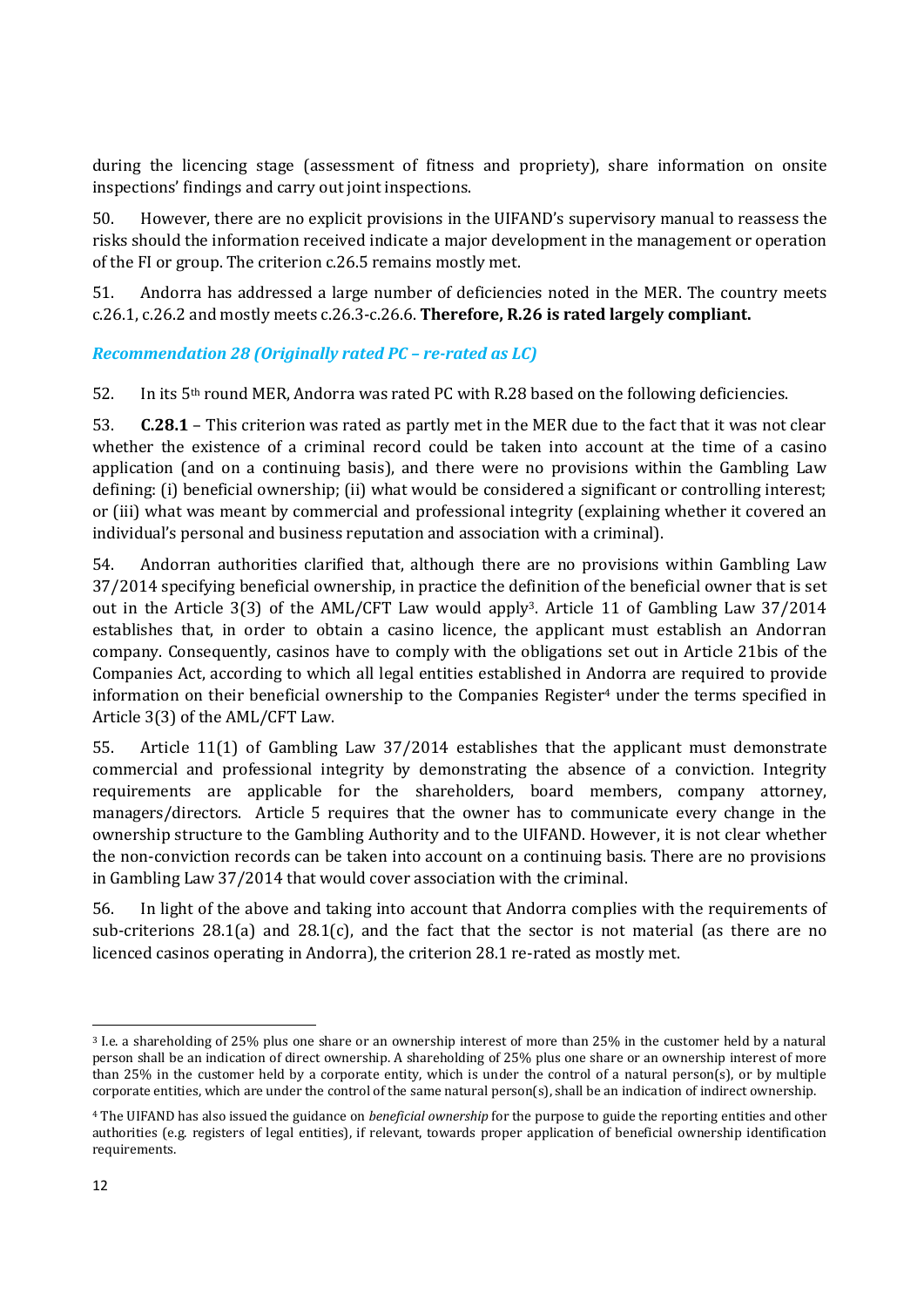57. **C.28.2** – This criterion was rated as mostly met in the MER as the definition of DNFBPs did not cover: (i) arranging for another person to act as trustee; and (ii) acting as, or arranging for another person to act as, a nominee shareholder.

58. The amendments to the AML/CFT Law that rectify this deficiency have not yet entered into force.

59. **C.28.3** – This criterion was rated as partly met in the MER due to the limitations of off-site supervision and the absence of a DNFBP register.

60. In relation to the absence of a DNFBPs register, Andorra took some further actions which address the technical shortcoming to a large extent. For the purpose of updating the data in the register of the UIFAND, the authority issued the technical communiqué CT-04/2018 which requires DNFBPs to communicate to the UIFAND basic information (register number, address, contact details), activities, composition of internal control body and other information. Moreover, DNFBPs are required to report any subsequent changes within a maximum period of fifteen days. Technical communiqués, issued by the UIFAND, are mandatory (Article 55(2)(a) of the AML/CFT Law). Failure to comply with the technical communiqués issued by the UIFAND constitutes a serious infringement (Article 72(14) of the AML/CFT Law). Since 2019, the UIFAND requests on an annual basis a detailed up-to-date copy of the Company Registry in order to cross-check this information against its internal records. In addition, the UIFAND requests information from professional associations. The supervision-related shortcomings are discussed under c. 28.5.

61. On that basis, C.28.3 is re-rated as mostly met.

62. **C.28.4** – This criterion was rated as *not met* in the MER mainly due to the weak market entry measures to prevent criminals or their associates from holding managerial positions in (or being the beneficial owner of) a DNFBP. The supervisory powers to monitor compliance and issue sanctions for the AML/CFT breaches have been limited (to some extent) due to the deficiencies identified at R. 27 and R.35.

63. **Sub-criterion 28.4 (b)** – No legal amendments have been introduced since the MER to remedy the shortcomings.

64. **Sub-criterion 28.4 (a) and (c)** – In accordance with Article 55(2) of the AML/CFT Law, the UIFAND is now granted appropriate powers to monitor AML/CFT compliance and request any information or documents from supervised entities in the exercise of its functions. However, no changes have been introduced since the adoption of the MER to remedy shortcomings in relation to limited sanctioning powers of the UIFAND. According to Article 55(2) and 88 of the AML/CFT Law, the UIFAND has the power to impose sanctions for "minor" AML/CFT infringements. However, the Government of Andorra is empowered to apply sanctions for "serious" and "very serious" AML/CFT breaches. Andorra reported that two sanctioning proceedings have been initiated for serious AML/CFT infringements in 2018.

65. Although the UIFAND has appropriate powers to monitor AML/CFT compliance, technical shortcomings in relation to the limited sanctioning powers of the UIFAND and weak market entry measures still remain. C.28.4 remains partly met.

66. **C.28.5** – This criterion was rated as *not met* in the MER due to absence of fully-fledged riskbased supervision and the problems in identifying all DNFBPs that should be subject to the supervision. In particular, the MER notes that supervision was carried out on a limited risk-sensitive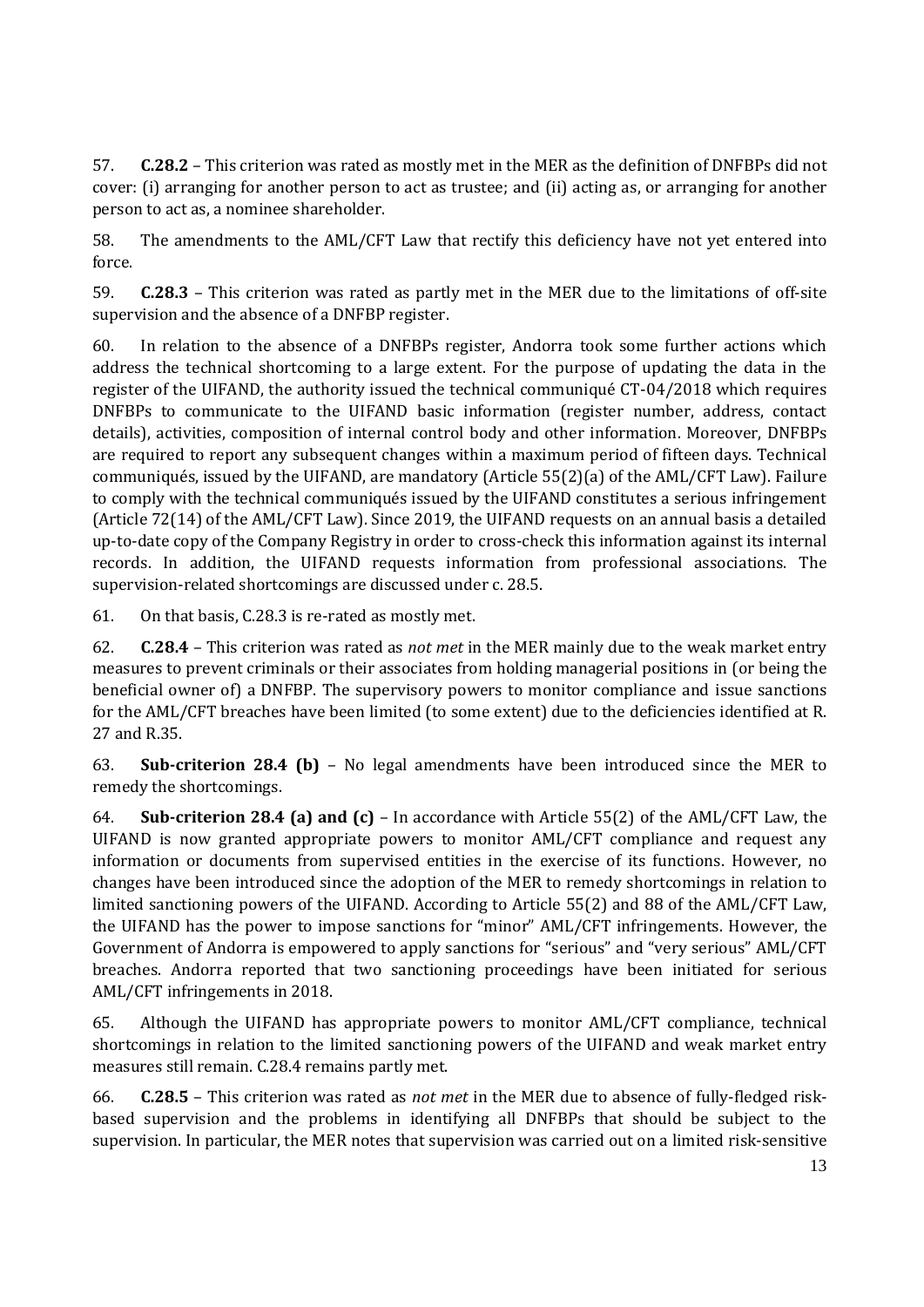basis and it was not clear how the protocol takes account of the diversity and number of DNFBPs, or adequacy of internal controls, policies and procedures of DNFBPs.

67. Andorra has taken several actions to remedy supervision-related shortcomings, including amendments to the AML/CFT Law and development of a formal risk-based supervisory model. In accordance with Article 51(3) of the AML/CFT Law, the UIFAND determines the frequency and intensity of supervisory actions on the basis of the risk profiles of supervised entities and ML/FT risks present in the country. When conducting its offsite and onsite supervision, the UIFAND takes into account all relevant information on the specific domestic and international risks associated with customers, products and services of the supervised entities. In addition, a *Manual of internal procedures of the supervision division of the UIFAND* has been approved by the Head of the UIFAND in May 2019 which: (i) sets out general principles of the risk assessment; (ii) establishes frequency and intensity of future supervisory actions in accordance with the identified risks, (iii) provides the list of criteria that trigger review and update of the risk profile of the supervised entity; (iv) provides that the adequacy and suitability of the internal control environment will be taken into account to calculate the residual risk exposure of the supervised entity once inherent risk is established. The UIFAND is currently in the process of designing a more in-depth risk scoring methodology and starting a data collection exercise to risk assess the supervised entities. Andorra's legislative and regulatory framework is now largely in line with c.28.5.

68. Andorra has addressed a number of important deficiencies noted in the MER. Andorra mostly meets c.28.1, c.28.2. c.28.3, c.28.5 and partly meets c. 28.4. On that basis, **R.28 is re-rated as largely compliant.**

## **3.2. Progress on Recommendations which have changed since adoption of the MER**

69. Since the adoption of Andorra's  $1^{st}$  Enhanced Follow-up Report, the FATF has amended R.2. This section considers Andorra's compliance with the new requirements and progress in addressing deficiencies identified in the MER in relation to this Recommendation, where applicable.

## *Recommendation 2 (originally rated C, no re-rating)*

70. In its  $5<sup>th</sup>$  round MER, Andorra was rated C with R.2. In October 2018, R.2 was amended to include information sharing between competent authorities, and to emphasise that cooperation and cooperation should include coordination with the relevant authorities to ensure the compatibility of AML/CFT requirements with Data Protection and Privacy rules and other similar provisions (e.g. data security/localisation). These changes were also reflected in C.2.3 and C.2.5 of the 2013 Methodology, respectively.

71. **C.2.3** - Andorra has relevant mechanisms to exchange information domestically concerning the development and implementation of AML/CFT policies and activities.

72. At the policy-making level: Domestically, competent authorities exchange information concerning the development and implementation of AML/CFT policies in the framework of the PC. The Permanent Committee's main legal function is to participate, through its members, in the analysis of the situation of money laundering in the Principality of Andorra and to provide the available information, both statistical and observable in the performance of its functions (Article 64(2)(a) of the AML/CFT Law), which fulfils the requirement that the mechanism should be applied also at the policy-making level.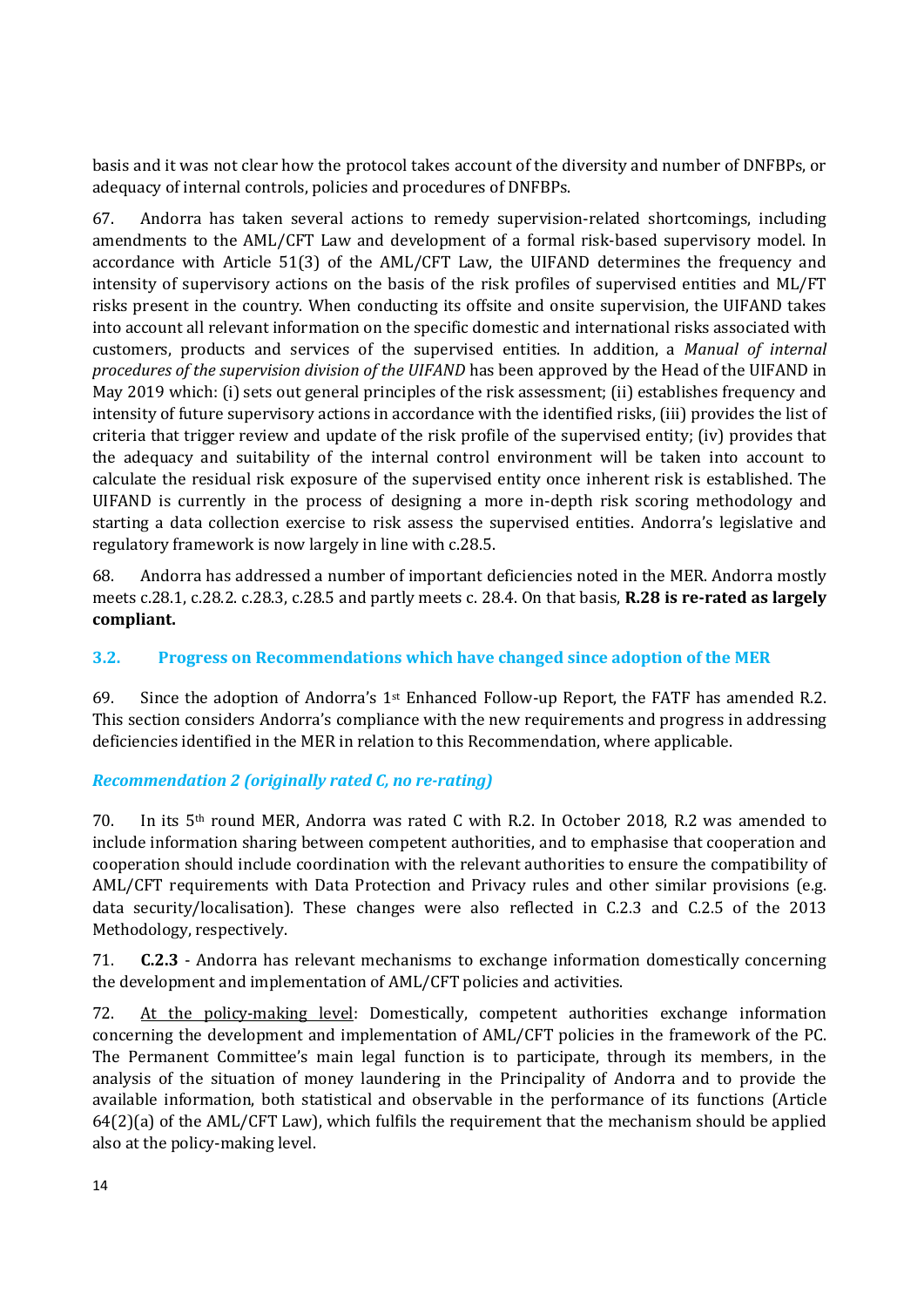73. At the operational level: Articles 66 and 67 of the AML/CFT Law cover the exchange of information between the UIFAND, the judicial authorities and the AFA. In particular Articles 66 (Cooperation with judicial authorities) and 67 (Cooperation with the AFA) of the AML/CFT Law enable the FIU to exchange information with judicial authorities and the financial authority and, at the operational level. MoUs have been signed between competent authorities that also cover the issue of exchange of information. Particularly, MoUs were concluded by the FIU with the Police Department and the Andorran Financial Authority (AFA). This is confirmed by relevant provisions in these MoUs that empower the competent authorities to exchange information.

74. **C.2.5 -** the competent authorities of Andorra informally cooperate and coordinate with each other to ensure the compatibility of AML/CFT requirements with Data Protection and Privacy rules. This is in line with the footnote to criterion 2.5. Andorra reported that the authorities are currently working on amendments to the Law on Data Protection to align it with the EU Regulation 2016/679 (*General Data Protection Regulation,* GDPR). In addition, the Data Protection Agency works in close cooperation with the AML/CFT competent authorities (judicial authorities, police) to ensure compatibility of their legislation and the current legal data protection requirements.

75. Andorra is in line with the new requirements of R.2 (c.2.3 and c.2.5). **Andorra remains compliant with R.2.** 

#### **4. CONCLUSION**

76. Overall, Andorra has made further commendable progress in addressing the TC deficiencies identified in its  $5<sup>th</sup>$  Round MER. Andorra has been re-rated on 12 Recommendations in its  $1<sup>st</sup>$ enhanced Follow-up Report5. As a result of the 2nd enhanced Follow-up Report, Andorra has been rerated to LC on 3 further Recommendations initially rated as PC (R. 25, 26 and 28).

**77.** Further steps have been taken to improve compliance with the other Recommendations, including those Recommendations that have been revised since the adoption of the MER, but some gaps remain. Andorra is encouraged to continue its efforts to address the remaining deficiencies.

**78.** Overall, in light of the progress made by Andorra since its 1<sup>st</sup> enhanced follow-up was adopted, its technical compliance with the FATF Recommendations has been re-rated as follows:

| R <sub>1</sub> | R <sub>2</sub> | R <sub>3</sub>  | R <sub>4</sub> | R <sub>5</sub> | <b>R6</b>   | R <sub>7</sub> | R8         | <b>R9</b>  | <b>R10</b> |
|----------------|----------------|-----------------|----------------|----------------|-------------|----------------|------------|------------|------------|
| LC             | U              | LC              | C              | LC             | LC          | ◡              | PC         | LC         | LC         |
| <b>R11</b>     | <b>R12</b>     | R <sub>13</sub> | <b>R</b> 14    | <b>R15</b>     | <b>R</b> 16 | <b>R17</b>     | <b>R18</b> | <b>R19</b> | <b>R20</b> |
| C              | LC             | LC              | LC             | u              | LC          | LC             | LC         |            | ◡          |
| <b>R21</b>     | <b>R22</b>     | <b>R23</b>      | <b>R24</b>     | <b>R25</b>     | <b>R26</b>  | <b>R27</b>     | <b>R28</b> | <b>R29</b> | <b>R30</b> |
| $\mathsf{C}$   | LC             | LC              | LC             | LC             | LC          | LC             | LC         | LC         | ◡          |
| <b>R31</b>     | <b>R32</b>     | <b>R33</b>      | <b>R34</b>     | <b>R35</b>     | <b>R36</b>  | <b>R37</b>     | <b>R38</b> | <b>R39</b> | <b>R40</b> |
| <b>PC</b>      | r<br>U         | LC              | LC             | LC             | PC          | LC             | LC         | LC         | LC         |

**Table 2. Technical compliance with re-ratings, December 2019**

<sup>5</sup> Recommendations 2, 3, 12, 15, 16, 22, 23, 32 and 34, initially rated as PC, were re-rated as LC or C. Recommendations 11, 20 and 21 initially rated as LC, were re-rated as C. Recommendations 7 and 18, initially rated as C and LC, remained with the same rating after being assessed against the revised standards.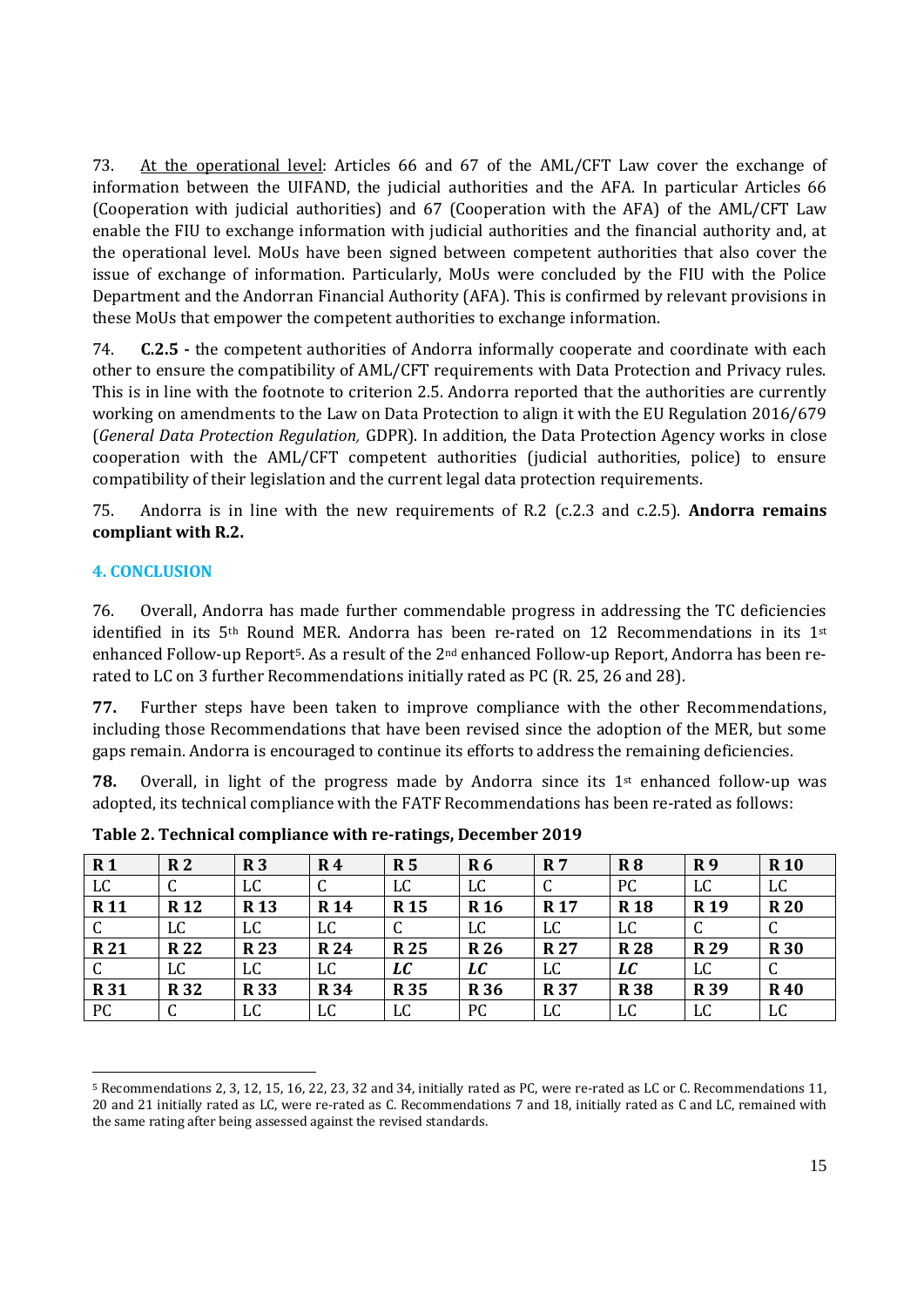*Note:* There are four possible levels of technical compliance: compliant (C), largely compliant (LC), partially compliant (PC), and non-compliant (NC).

Andorra will remain in enhanced follow-up and will continue to report back to MONEYVAL on progress to strengthen its implementation of AML/CFT measures. Andorra is expected to report back at the first Plenary meeting of 2021.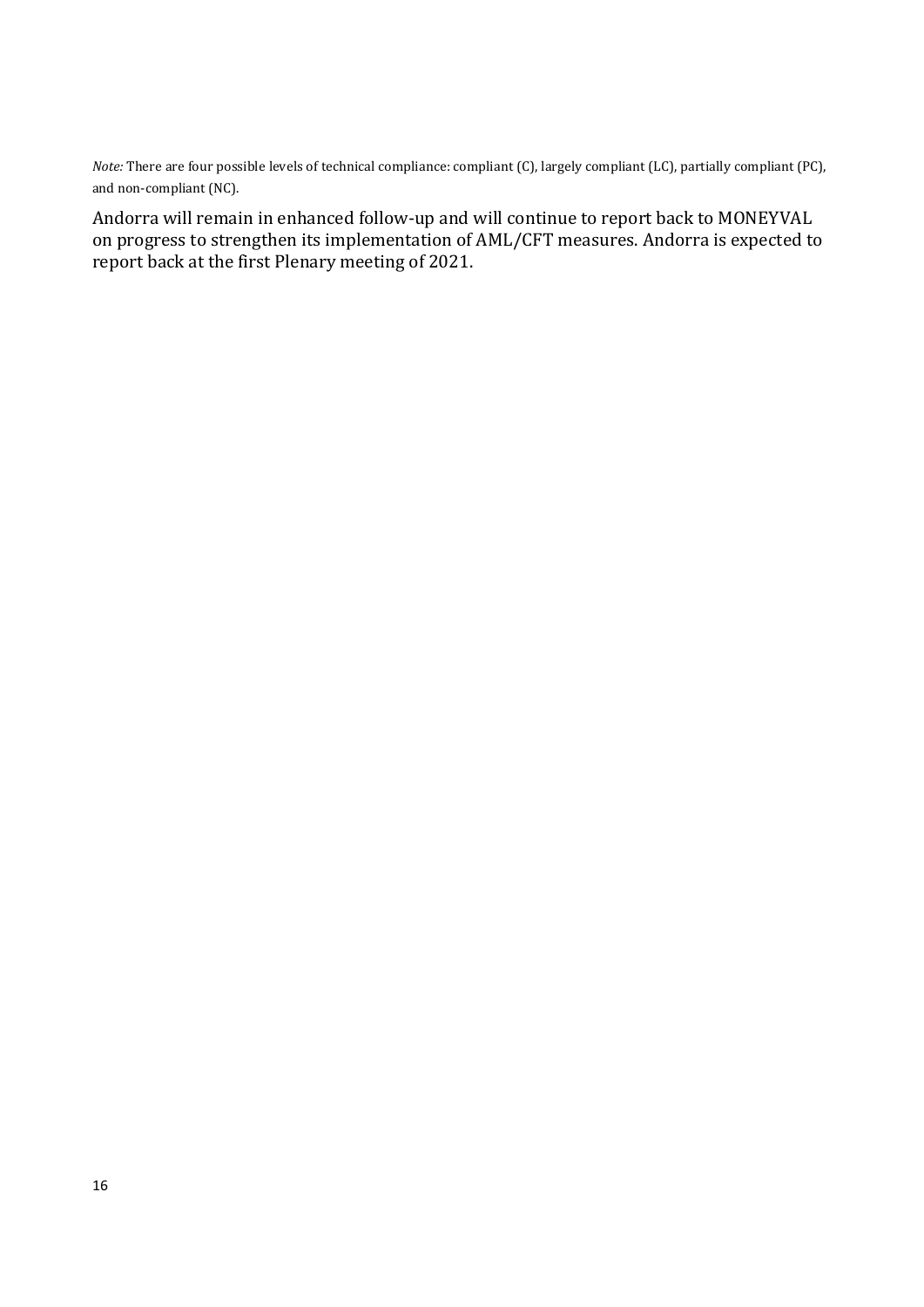## **GLOSSARY OF ACRONYMS**

| AML              | Anti-money laundering                              |
|------------------|----------------------------------------------------|
| <sub>BO</sub>    | Beneficial ownership                               |
| CDD              | Customer due diligence                             |
| <b>CFT</b>       | Countering the financing of terrorism              |
| <b>DNFBP</b>     | Designated non-financial business and professions  |
| FI               | <b>Financial institutions</b>                      |
| <b>FT</b>        | Financing of terrorism                             |
| <b>HFIU</b>      | Hungarian Financial Intelligence Unit              |
| LC               | Largely compliant                                  |
| ML               | Money laundering                                   |
| NGO <sub>s</sub> | Non-governmental organisations                     |
| <b>NPOs</b>      | Non-profit organisations                           |
| <b>NRA</b>       | National risk assessment                           |
| <b>PC</b>        | Partially compliant                                |
| PF               | Proliferation financing                            |
| R                | Recommendation                                     |
| <b>STR</b>       | Suspicious transaction report                      |
| <b>TFS</b>       | Targeted financial sanctions                       |
| <b>UNSCR</b>     | <b>United Nations Security Council Resolutions</b> |